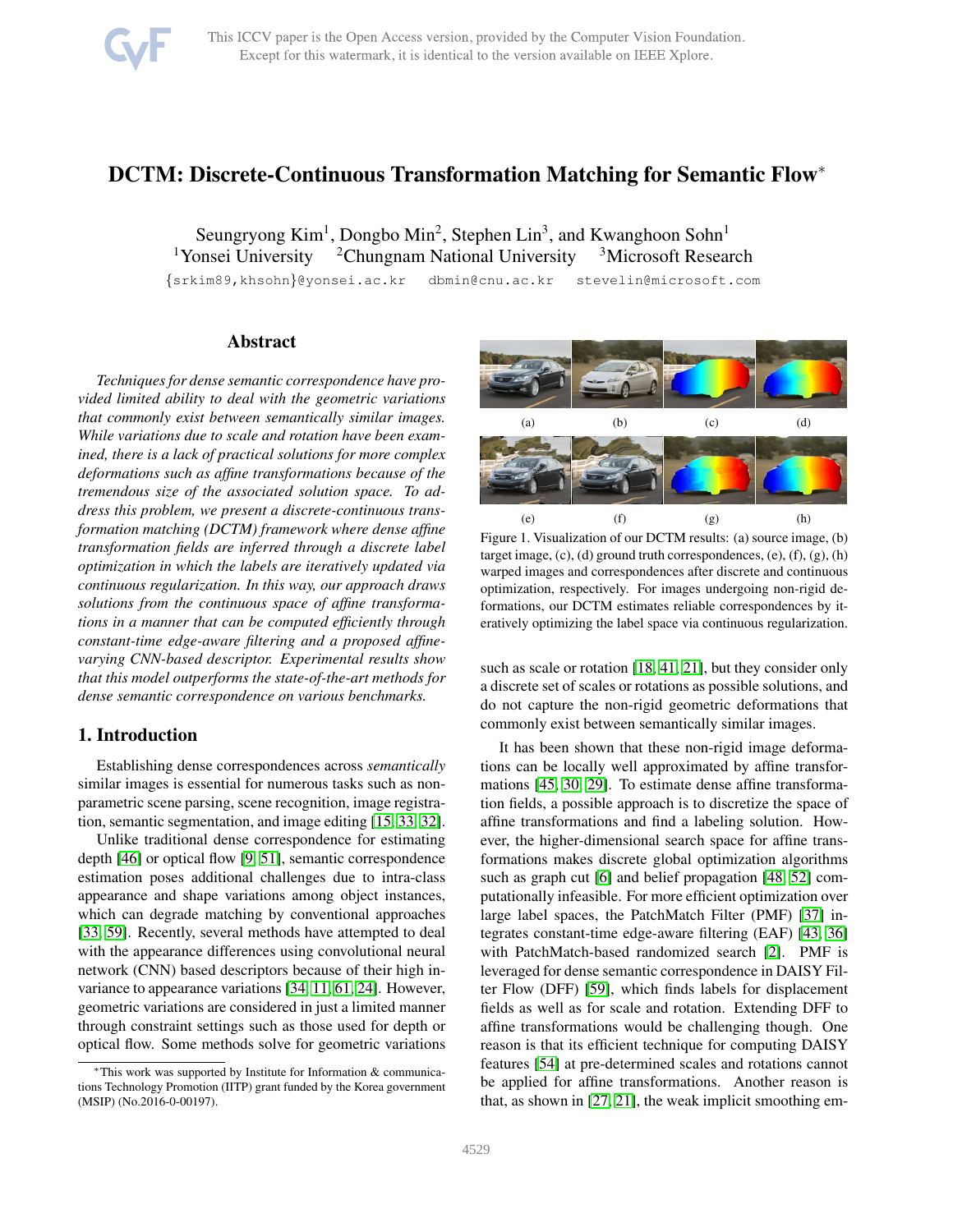bedded in PMF makes it more susceptible to erroneous local minima, and this problem may be magnified in the higherdimensional affine transformation space. Explicit smoothing models have been adopted to alleviate this problem in the context of stereo matching [\[28,](#page-8-18) [3\]](#page-8-19), but were designed specifically for depth regularization.

In this paper, we introduce an effective method for estimating dense affine transformation fields between semantically similar images, as shown in Fig. [1.](#page-0-0) The key idea is to couple a discrete local labeling optimization with a continuous global regularization that updates the discrete candidate labels. An affine transformation field is efficiently inferred in a filter-based discrete labeling scheme inspired by PMF, and then the discrete affine transformation field is globally regularized in a moving least squares (MLS) manner [\[45\]](#page-9-4). These two steps are iterated in alternation until convergence. Through the synergy of the discrete local labeling and continuous global regularization, our method yields *continuous* solutions from the space of affine transformations, rather than selecting from a pre-defined, finite set of discrete samples. We show that this continuous regularization additionally overcomes the aforementioned implicit smoothness problem in PMF.

Moreover, we model the effects of affine transformations directly within the state-of-the-art fully convolutional selfsimilarity (FCSS) descriptor [\[24\]](#page-8-6), which leads to significant improvements in processing speed over computing descriptors on various affine transformations of the image. Experimental results show that the presented model outperforms the latest methods for dense semantic correspondence on several benchmarks, including that of Taniai *et al.* [\[53\]](#page-9-8), Proposal Flow [\[16\]](#page-8-20), and PASCAL [\[10\]](#page-8-21).

# 2. Related Work

Dense Semantic Flow Most conventional techniques for dense semantic correspondence have employed handcrafted features such as SIFT [\[35\]](#page-8-22) or DAISY [\[54\]](#page-9-7). To improve matching quality, they have focused on optimization. Liu *et al.* [\[33\]](#page-8-1) pioneered the idea of dense correspondence across different scenes, and proposed SIFT Flow which is based on hierarchical dual-layer belief propagation. Inspired by this, Kim *et al.* [\[23\]](#page-8-23) proposed the deformable spatial pyramid (DSP) which performs multi-scale regularization with a hierarchical graph. Among other methods are those that take an exemplar-LDA approach [\[7\]](#page-8-24), employ joint image set alignment [\[62\]](#page-9-9), or jointly solve for cosegmentation [\[53\]](#page-9-8).

Recently, CNN-based descriptors have been used to establish dense semantic correspondences. Zhou *et al.* [\[61\]](#page-9-3) proposed a deep network that exploits cycle-consistency with a 3D CAD model [\[40\]](#page-8-25) as a supervisory signal. Choy *et al.* [\[11\]](#page-8-5) proposed the universal correspondence network (UCN) based on fully convolutional feature learning. Most recently, Kim *et al.* [\[24\]](#page-8-6) proposed the FCSS descriptor that formulates local self-similarity (LSS) [\[47\]](#page-9-10) within a fully convolutional network. Because of its LSS-based structure, FCSS is inherently insensitive to intra-class appearance variations while maintaining precise localization ability. However, none of these methods is able to handle nonrigid geometric variations.

Several methods aim to alleviate geometric variations through extensions of SIFT Flow, including scale-less SIFT Flow (SLS) [\[18\]](#page-8-7), scale-space SIFT Flow (SSF) [\[41\]](#page-8-8), and generalized DSP (GDSP) [\[21\]](#page-8-9). However, these techniques have a critical practical limitation that their computation increases linearly with the search space size. A generalized PatchMatch algorithm [\[2\]](#page-8-16) was proposed for efficient matching that leverages a randomized search scheme. This was utilized by HaCohen *et al.* [\[15\]](#page-8-0) in a non-rigid dense correspondence (NRDC) algorithm, but employs weak matching evidence that cannot guarantee reliable performance. Geometric invariance to scale and rotation is provided by DFF [\[59\]](#page-9-2), but its implicit smoothing model which relies on randomized sampling and propagation of good estimates in the direct neighborhood often induces mismatches. A segmentation-aware approach [\[56\]](#page-9-11) was proposed to provide geometric robustness for descriptors, but can have a negative effect on the discriminative power of the descriptor. Recently, Ham *et al.* [\[16\]](#page-8-20) presented the Proposal Flow (PF) algorithm to estimate correspondences using object proposals. While these aforementioned techniques provide some amount of geometric invariance, none of them can deal with affine transformations across images, which are a frequent occurrence in dense semantic correspondence.

Image Manipulation A possible approach for estimating dense affine transformation fields is to interpolate sparsely matched points using a method, including thin plate splines (TPS) [\[4\]](#page-8-26), motion coherence [\[60\]](#page-9-12), coherence point drift [\[39\]](#page-8-27), or smoothly varying affine stitching [\[30\]](#page-8-10). MLS is also a scattered point interpolation technique first introduced in [\[26\]](#page-8-28) to reconstruct a continuous function from a set of point samples by incorporating spatially-weighted least squares. MLS has been successfully used in applications such as image deformation [\[45\]](#page-9-4), surface reconstruction [\[13\]](#page-8-29), image super-resolution and denoising [\[5\]](#page-8-30), and color transfer [\[22\]](#page-8-31). Inspired by the MLS concept, our method utilizes it to regularize estimated affine fields, but with a different weight function and an efficient computational scheme.

More related to our work is the method of Lin *et al.* [\[29\]](#page-8-11), which jointly estimates correspondence and relative patch orientation for descriptors. However, it is formulated with pre-computed sparse correspondences and also requires considerable computation to solve a complex nonlinear optimization. By contrast, our method adopts dense descriptors that can be evaluated efficiently for any affine transformation, and employs quadratic continuous optimization to rapidly infer dense affine transformation fields.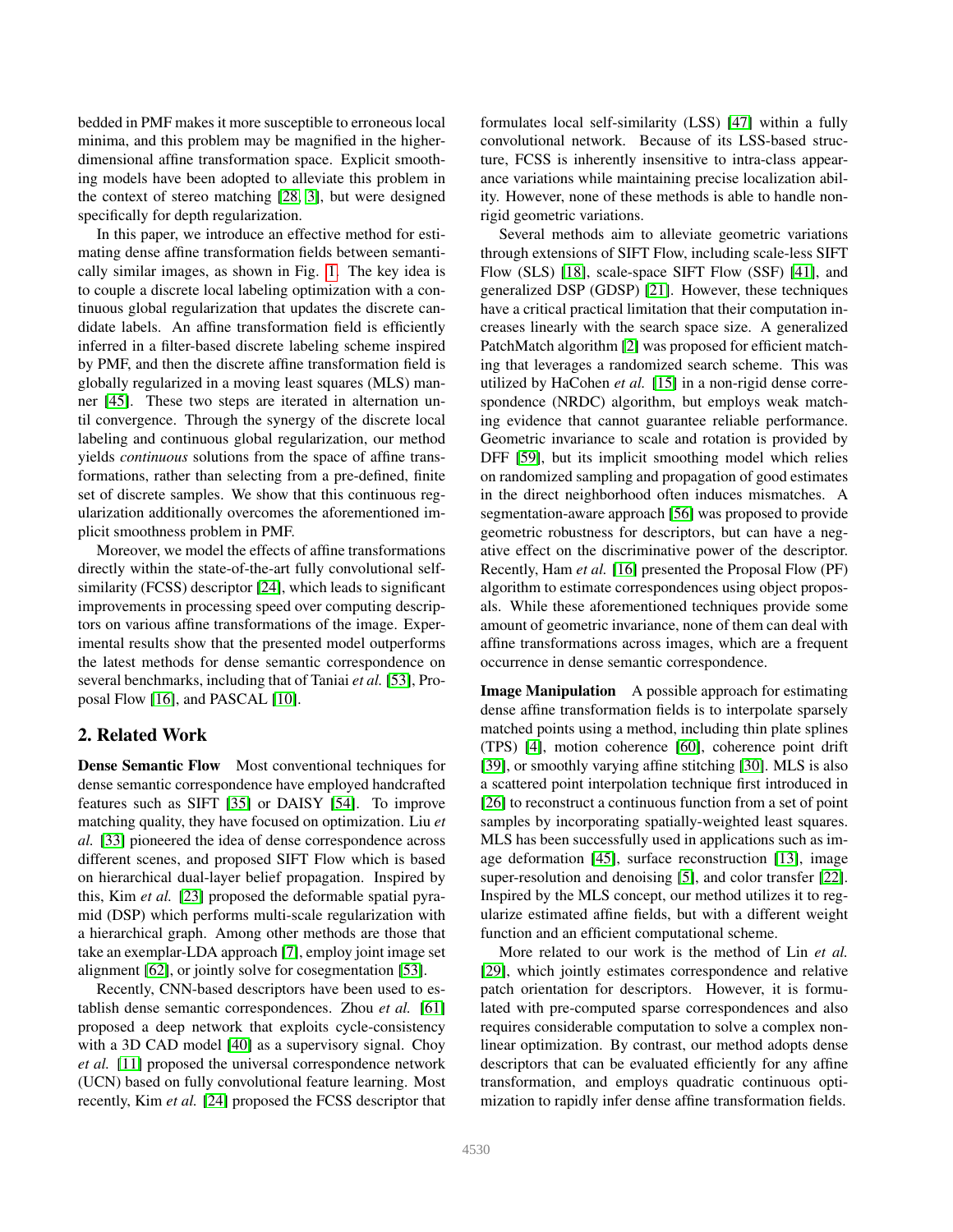## 3. Method

## 3.1. Problem Formulation and Model

Given a pair of images  $I$  and  $I'$ , the objective of dense correspondence estimation is to establish a correspondence i' for each pixel  $i = [i_{\mathbf{x}}, i_{\mathbf{y}}]$ . Unlike conventional dense correspondence settings for estimating depth [\[46\]](#page-9-0), optical flow [\[9,](#page-8-3) [51\]](#page-9-1), or similarity transformations [\[59,](#page-9-2) [21\]](#page-8-9), our objective is to infer a field of affine transformations, each represented by a  $2 \times 3$  matrix

$$
\mathbf{T}_{i} = \left[ \begin{array}{c} \mathbf{T}_{i,\mathbf{x}} \\ \mathbf{T}_{i,\mathbf{y}} \end{array} \right] \tag{1}
$$

that maps pixel *i* to  $i' = \mathbf{T}_i$ **i**, where **i** is pixel *i* represented in homogeneous coordinates such that  $\mathbf{i} = [i, 1]^T$ .

In this work, we solve for affine transformations that may lie anywhere in the continuous solution space. This is made possible by formulating the inference of dense affine transformation fields as a discrete optimization problem with continuous regularization. This optimization seeks to minimize an energy of the form

$$
E(\mathbf{T}) = E_{data}(\mathbf{T}) + \lambda E_{smooth}(\mathbf{T}), \tag{2}
$$

<span id="page-2-0"></span>consisting of a data term that accounts for matching evidence between descriptors and a smoothness term that favors similar affine transformations among adjacent pixels with a balancing parameter  $\lambda$ .

Our data term is defined as follows:

$$
E_{data}(\mathbf{T}) = \sum_{i} \sum_{j \in \mathcal{N}_i} \omega_{ij}^I \min(\|\mathcal{D}_j - \mathcal{D}'_{j'}(\mathbf{T}_i)\|_1, \tau). \tag{3}
$$

It is designed to estimate the affine transformation  $T_i$  by aggregating the matching costs of descriptors between neighboring pixels j and transformed pixels  $j' = T_{i}$  within a local aggregation window  $\mathcal{N}_i$ . A truncation threshold  $\tau$ is used to deal with outliers and occlusions. It should be noted that aggregated data terms have been popularly used in stereo [\[46\]](#page-9-0) and optical flow [\[27\]](#page-8-17). For dense semantic correspondence, several methods have employed aggregated data terms; however, they often produce undesirable results across object boundaries due to uniform weights that ignore image structure [\[23,](#page-8-23) [21\]](#page-8-9), or fail to deal with geometric distortions like affine transformations as they rely on a regular grid structure for local aggregation windows [\[59\]](#page-9-2). By contrast, the proposed method adaptively aggregates matching costs using edge-preserving bilateral weights  $\omega_{ij}^I$  as in [\[55,](#page-9-13) [19\]](#page-8-32) on a geometrically-variant grid structure in order to produce spatially smooth yet discontinuity-preserving labeling results even under affine transformations.

Our smoothness term is defined as follows to regularize affine transformation fields  $T_i$  within a local neighborhood:

$$
E_{smooth}(\mathbf{T}) = \sum_{i} \sum_{j \in \mathcal{M}_i} v_{ij}^I ||\mathbf{T}_i \mathbf{j} - \mathbf{T}_j \mathbf{j}||^2.
$$
 (4)



<span id="page-2-1"></span>Figure 2. Illustration of (a) FCSS descriptor [\[24\]](#page-8-6) and (b) affine-FCSS descriptor. Within a support window, sampling patterns  $\mathbf{W}_s^l$ and  $\mathbf{W}_t^l$  are transformed according to affine fields  $\mathbf{T}_i$ .

When the affine transformation T is constrained to  $[I_{2\times2}, u]$ with  $\mathbf{u} = [u_{\mathbf{x}}, u_{\mathbf{y}}]^T$  and  $\mathcal{M}_i$  is the 4-neighborhood, this smoothness term becomes the first order derivative of the optical flow vector as in many conventional methods [\[33,](#page-8-1) [38\]](#page-8-33). However, non-rigid deformations occur with high frequency in semantic correspondence, and such a basic constraint is inadequate for modeling the smoothness of affine transformation fields. Our smoothness term is formulated to address this by regularizing estimated affine transformations  $\mathbf{T}_i$  in a moving least squares manner [\[45\]](#page-9-4) within local neighborhood  $\mathcal{M}_i$ . We define the smoothness constraint of affine transformation fields by fitting  $T_i$  based on the affine flow fields of neighboring pixels  $T_i$  j. Unlike conventional moving least square solvers [\[45\]](#page-9-4), our smoothness term incorporates edge-preserving bilateral weights  $v_{ij}^I$  as in [\[55,](#page-9-13) [19\]](#page-8-32) for image structure-aware regularization.

Minimizing the energy in [\(2\)](#page-2-0) is a non-convex optimization problem defined over an infinite continuous solution space. A similar issue exists for optical flow estimation [\[8,](#page-8-34) [58,](#page-9-14) [42\]](#page-8-35). To minimize the non-convex energy function, several techniques such as a hybrid method with descriptor matching [\[8,](#page-8-34) [42\]](#page-8-35) and a coarse-to-fine scheme [\[58\]](#page-9-14) have been used, but they are tailored to optical flow estimation and have exhibited limited performance. We instead use a penalty decomposition scheme to alternately solve for the discrete and continuous affine transformation fields. An efficient filter-based discrete optimization technique is used to locally estimate discrete affine transformations in a manner similar to PMF [\[37\]](#page-8-13). The weakness of the implicit smoothing in the discrete local optimization is overcome by regularizing the affine transformation fields through global optimization in the continuous space. This alternating optimization is repeated until convergence. Furthermore, to acquire matching evidence for semantic correspondence under spatially-varying affine fields, we extend the FCSS de-scriptor [\[24\]](#page-8-6) to model affine variations.

## 3.2. Affine-FCSS Descriptor

To estimate a matching cost, a dense descriptor  $\mathcal{D}_i$  is extracted over the local support window of each image point  $I_i$ . For this we employ the state-of-the-art FCSS descriptor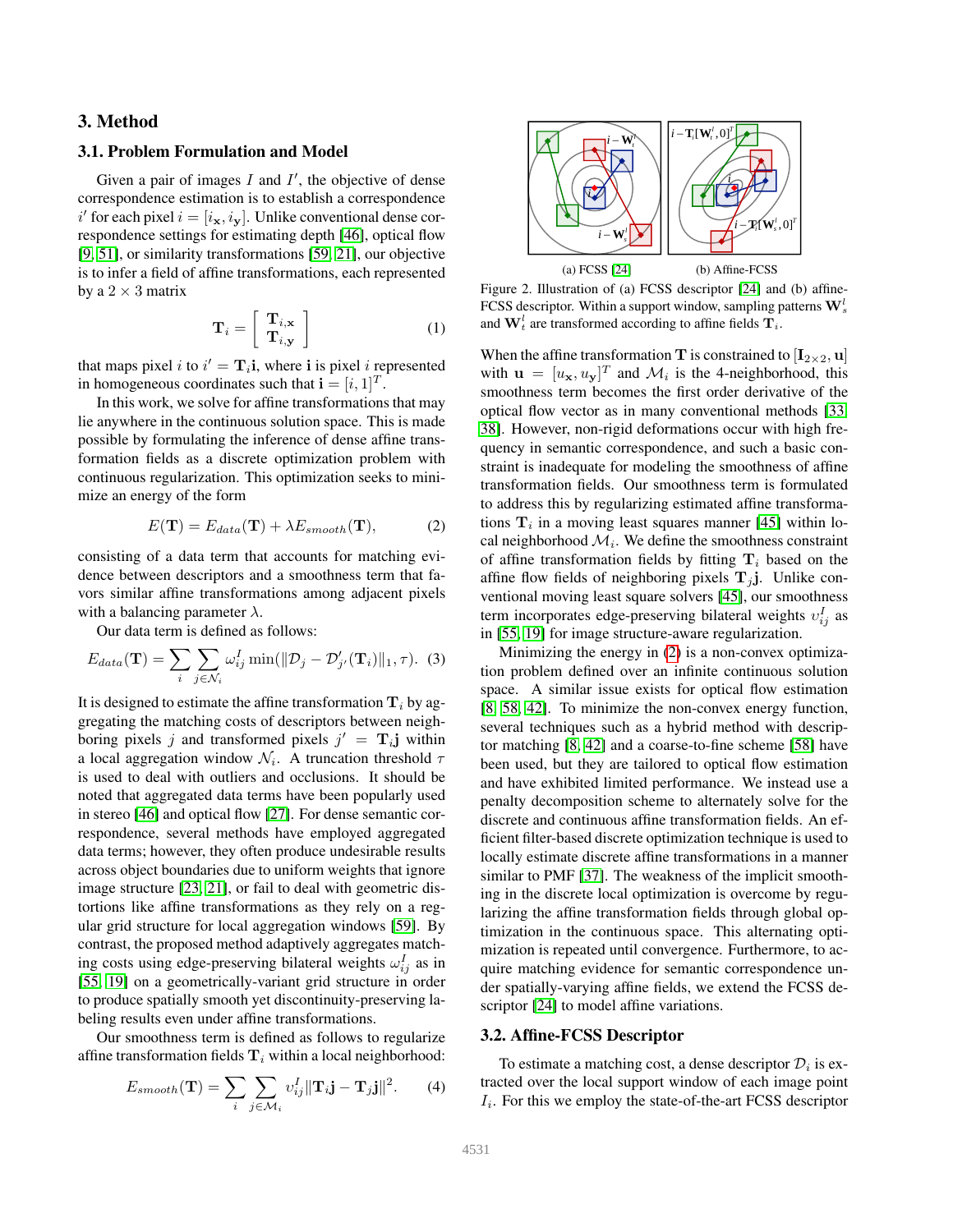[\[24\]](#page-8-6) for dense semantic correspondence, which formulates LSS [\[47\]](#page-9-10) within a fully convolutional network in a manner where the patch sampling patterns and self-similarity measure are both learned. Formally, FCSS can be described as a vector of feature values  $\mathcal{D}_i = \bigcup_l \mathcal{D}_i^l$  for  $l \in \{1, ..., L\}$ with the maximum number of sampling patterns  $L$ , where the feature values are computed as

$$
\mathcal{D}_i^l = \exp(-\mathcal{S}(i - \mathbf{W}_s^l, i - \mathbf{W}_t^l) / \mathbf{W}_\sigma). \tag{5}
$$

 $S(\cdot, \cdot)$  represents the self-similarity between two convolutional activations taken from a sampling pattern around center pixel  $i$ , and can be expressed as

$$
\mathcal{S}(i - \mathbf{W}_s^l, i - \mathbf{W}_t^l) = ||\mathcal{F}(\mathbf{A}_i; \mathbf{W}_s^l) - \mathcal{F}(\mathbf{A}_i; \mathbf{W}_t^l)||^2, (6)
$$

where  $\mathcal{F}(\mathbf{A}_i; \mathbf{W}_s^l) = \mathbf{A}_{i-\mathbf{W}_s^l}$  and  $\mathcal{F}(\mathbf{A}_i; \mathbf{W}_t^l) = \mathbf{A}_{i-\mathbf{W}_t^l}$ ,  $\mathbf{W}_s^l = [W_{s,\mathbf{x}}^l, W_{s,\mathbf{y}}^l]$  and  $\mathbf{W}_t^l = [W_{t,\mathbf{x}}^l, W_{t,\mathbf{y}}^l]$  compose the *l*-th learned sampling pattern, and  $A_i$  is the convolutional activation through feed-forward process  $\mathcal{F}(I_i; \mathbf{W}_c)$  for  $I_i$ with network weights  $W_c$ . The network parameters  $W_c$ ,  $W_s$ ,  $W_t$ , and  $W_\sigma$  are learned in an end-to-end manner to provide optimal correspondence performance.

The FCSS descriptor provides high invariance to appearance variations, but it inherently cannot deal with geometric variations due to its pre-defined sampling patterns for all pixels in an image. Furthermore, although its computation is efficient, FCSS cannot in practice be evaluated exhaustively over all the affine candidates during optimization. To alleviate these limitations, we extend the FCSS descriptor to adapt to affine transformation fields. This is accomplished by reformulating the sampling patterns so that they account for the affine transformations. To expedite this computation, we first compute  $A_i$  over the entire image domain by passing it through the network. An FCSS descriptor  $\mathcal{D}_i(\mathbf{T}_i)$ transformed under an affine field  $T_i$  can then be built by computing self-similarity on transformed sampling patterns

$$
\|\mathcal{F}(\mathbf{A}_i; \mathbf{T}_i[\mathbf{W}_s^l, 0]^T) - \mathcal{F}(\mathbf{A}_i; \mathbf{T}_i[\mathbf{W}_t^l, 0]^T)\|^2.
$$
 (7)

With this approach, repeated computation of convolutional activations over different affine transformations of the image can be avoided. The affine transformation is efficiently inferred in a discrete optimization described in the following section. Differences between the FCSS descriptor and the affine-FCSS descriptor are illustrated in Fig. [2.](#page-2-1)

#### 3.3. Solution

Since affine transformation fields are defined in an infinite label space, minimizing our energy function  $E(T)$ directly is infeasible. Through fine-scale discretization of this space, affine transformation fields could be estimated through discrete global optimization, but at a tremendous computational cost. To address this issue, we introduce an



<span id="page-3-0"></span>Figure 3. Our DCTM method consists of discrete optimization and continuous optimization. Our DCTM method differs from the conventional PMF [\[37\]](#page-8-13) by alternately optimizing the discrete label space and performing the continuous regularization.

auxiliary affine field L to decouple our data and regularization terms, and approximate the original minimization problem as the following auxiliary energy formulation:

$$
E_{\text{aux}}(\mathbf{T}, \mathbf{L}) = \sum_{i} \sum_{j \in \mathcal{N}_i} \omega_{ij}^I \min(||\mathcal{D}_j - \mathcal{D}'_{j'}(\mathbf{T}_i)||_1, \tau)
$$
  
+ 
$$
\mu \sum_{i} ||\mathbf{L}_i - \mathbf{T}_i||^2 + \lambda \sum_{i} \sum_{j \in \mathcal{M}_i} \upsilon_{ij}^I ||\mathbf{L}_i \mathbf{j} - \mathbf{T}_j \mathbf{j}||^2.
$$
 (8)

Since this energy function is based on two affine transformations,  $L$  and  $T$ , we employ alternating minimization to solve for them and boost matching performance in a synergistic manner. We split the optimization of  $E_{\text{aux}}(L, T)$ into two sub-problems, namely a discrete local optimization problem with respect to  $T$  and a continuous global optimization problem with respect to L. Increasing  $\mu$  through the iterations drives the affine fields T and L together and eventually results in  $\lim_{\mu \to \infty} E_{\text{aux}} \approx E$ .

Discrete Optimization To infer the discrete affine transformation field  $T^t$  with  $L^{t-1}$  being fixed at the t-th iteration, we first discretize the continuous parameter space and then solve the problem through filter-based label inference. For discrete affine transformation candidates  $T \in \mathcal{L}$ , the matching cost between FCSS descriptors  $\mathcal{D}_j$  and  $\mathcal{D}'_{j'}(\mathbf{T})$  is first measured as

$$
C_j(\mathbf{T}) = \min(\|\mathcal{D}_j - \mathcal{D}'_{j'}(\mathbf{T})\|_1, \tau),\tag{9}
$$

where  $\mathcal{D}'_{j'}(\mathbf{T})$  is the affine-FCSS descriptor with respect to T. This yields an affine-invariant matching cost. Furthermore, since  $j'$  varies according to affine fields such that  $j' = T$ j, affine-varying regular grids can be used when aggregating matching costs, thus enabling affine-invariant cost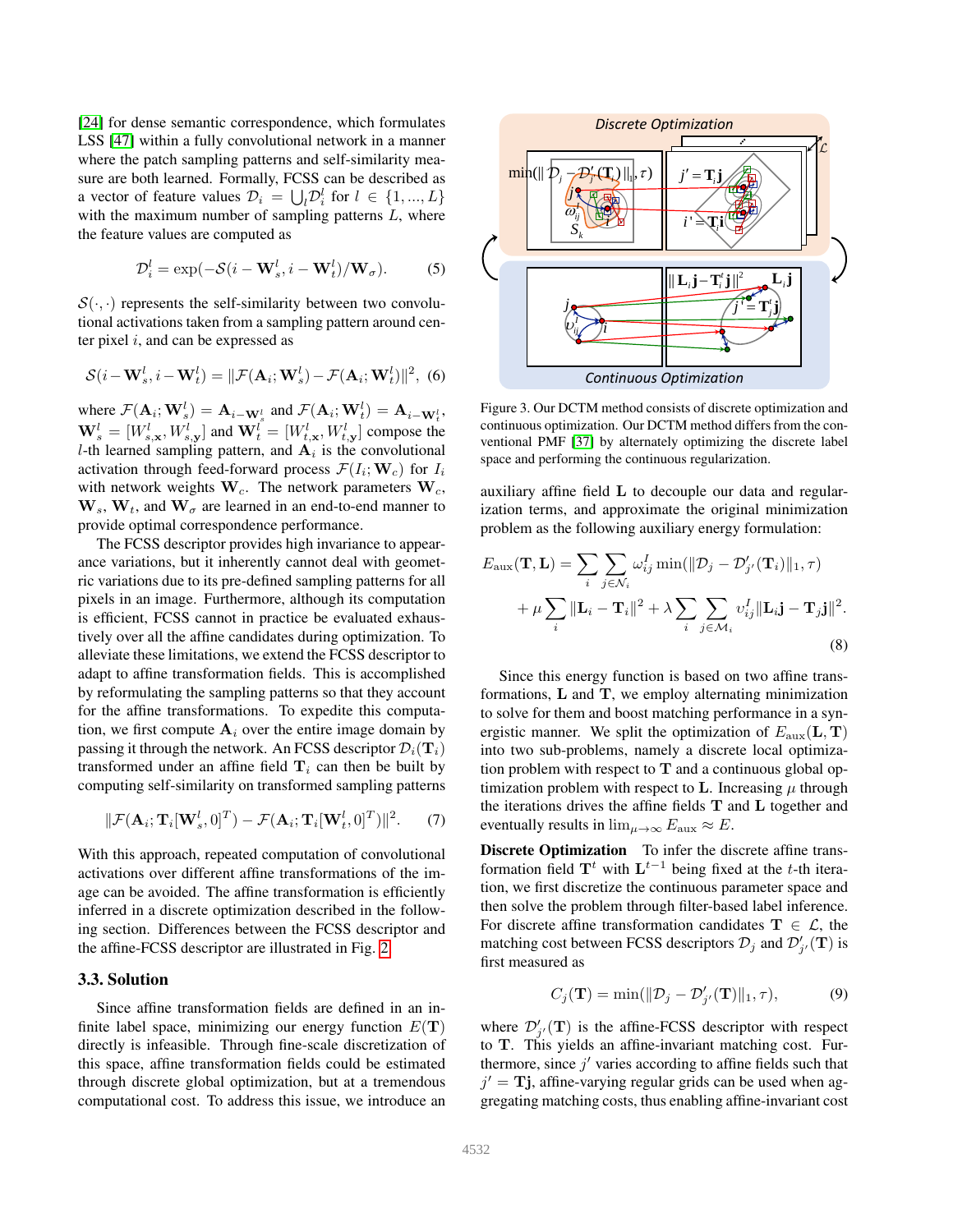

Figure 4. DCTM convergence: (a) Source image; (b) Target image; Iterative evolution of warped images (c), (e), (g) after discrete optimization and (d), (f), (h) after continuous optimization. Our DCTM optimizes the label space with continuous regularization during the iterations, which facilitates convergence and boosts matching performance.

<span id="page-4-2"></span>aggregation. To aggregate the raw matching costs, we apply EAF on  $C_i(\mathbf{T})$  such that

$$
\bar{C}_i(\mathbf{T}) = \sum_{j \in \mathcal{N}_i} \omega_{ij}^I C_j(\mathbf{T}), \tag{10}
$$

where  $\omega_{ij}^I$  is the normalized adaptive weight of a support pixel  $j$ , which can be defined in various ways with respect to the structures of the image  $I$  [\[55,](#page-9-13) [14,](#page-8-36) [19\]](#page-8-32).

In determining the affine field  $T$ , the matching costs are also augmented by the previously estimated affine transformation field  $\mathbf{L}_{i}^{t-1}$  such that

$$
G_i(\mathbf{T}) = \mu \|\mathbf{T} - \mathbf{L}_i^{t-1}\|^2 + \lambda \sum_{j \in \mathcal{M}_i} v_{ij}^I \|\mathbf{T} \mathbf{j} - \mathbf{L}_i^{t-1} \mathbf{j}\|^2.
$$
\n(11)

Since  $\|\mathbf{Tj} - \mathbf{L}_i^{t-1}\mathbf{j}\|^2 = \|(\mathbf{T} - \mathbf{L}_i^{t-1})\mathbf{j}\|^2$  and  $\mathbf{T} - \mathbf{L}_i^{t-1}$ is independent to pixel j within the support window,  $G_i(\mathbf{T})$ can be efficiently computed by using constant-time EAF, as described in detail in the supplementary material.

The resultant label at the  $t$ -th iteration is determined with a winner-takes-all (WTA) scheme:

<span id="page-4-0"></span>
$$
\mathbf{T}_{i}^{t} = \operatorname{argmin}_{\mathbf{T} \in \mathcal{L}} \{ \bar{C}_{i}(\mathbf{T}) + G_{i}(\mathbf{T}) \}.
$$
 (12)

Continuous Optimization To solve the continuous affine transformation field  $\mathbf{L}^t$  with  $\mathbf{T}^t$  being fixed, we formulate the problem as an image warping minimization:

$$
\sum_{i} \left( \mu \|\mathbf{L}_{i} - \mathbf{T}_{i}^{t}\|^{2} + \lambda \sum_{j \in \mathcal{M}_{i}} v_{ij}^{I} \|\mathbf{L}_{i}\mathbf{j} - \mathbf{T}_{j}^{t}\mathbf{j}\|^{2} \right). \quad (13)
$$

Since this involves solving spatially-varying weighted least squares at each pixel  $i$ , the computational burden inevitably increases when considering non-local neighborhoods  $\mathcal{M}_i$ . To expedite this, existing MLS solvers adopted grid-based sampling [\[45\]](#page-9-4) at the cost of quantization errors or parallel processing [\[22\]](#page-8-31) with additional hardware. In contrast, our method optimizes the objective with a sparse matrix solver, yielding a substantial runtime gain. Since the  $L_i$ j term can be formulated in the x- and y-directions separatively,  $[\mathbf{L}_{i,\mathbf{x}}\mathbf{j}, \mathbf{L}_{i,\mathbf{y}}\mathbf{j}]^T$ , we decompose the objective into

Algorithm 1: DCTM Framework **Input:** images  $I, I'$ , FCSS network parameter  $W$ Output: dense affine transformation fields T **Parameters:** number of segments  $K$ , pyramid levels  $F$ /∗ *Initialization* ∗/ 1 : Partition I into a set of disjoint K segments  $\{S_k\}$ 2 : Initialize affine fields as  $T_i = [I_{2\times 2}, 0_{2\times 1}]$ for  $f = 1 : F$  do **3** : | Build convolution activations  $A^f$ ,  $A'^f$  for  $I^f$ ,  $I'^f$ 4 : | Initialize affine fields  $\mathbf{T}_i^f = \mathbf{L}_i^{f-1}$  when  $f > 2$ while not converged do /∗ *Discrete Optimization* ∗/ **5** :  $\begin{bmatrix} \end{bmatrix}$  Initialize affine fields  $\mathbf{T}_i^t = \mathbf{L}_i^{t-1}$ for  $k = 1 : K$  do /∗ *Propagation* ∗/  $\mathbf{6}$  :  $\vert$   $\vert$  For  $S_k$ , construct affine candidates  $\mathbf{T} \in \mathcal{L}_p$  from neighboring segments 7 :  $\parallel$  Build cost volumes  $\bar{C}_i(\mathbf{T})$  and  $G_i(\mathbf{T})$  $8: \|\cdot\|$  Determine  $\mathbf{T}_i^t$  using [\(12\)](#page-4-0) /∗ *Random Search* ∗/ 9 :  $\vert$   $\vert$  Construct affine candidates  $\mathbf{T} \in \mathcal{L}_r$ from randomly sampled affine fields 10 :  $\vert$   $\vert$  Determine  $\mathbf{T}_i^t$  by Step 7-8 end for /∗ *Continuous Optimization* ∗/ 11 : | Estimate affine fields  $\mathbf{L}_i^t$  from  $\mathbf{T}_i^t$  using [\(15\)](#page-4-1) end while end for

two separable energy functions. For the x-direction, the energy function can be represented as

$$
\sum_{i} \left( \mu \|\mathbf{L}_{i,\mathbf{x}} - \mathbf{T}_{i,\mathbf{x}}^{t}\|^{2} + \lambda \sum_{j \in \mathcal{M}_{i}} v_{ij}^{I} \|\mathbf{L}_{i,\mathbf{x}}\mathbf{j} - \mathbf{T}_{j,\mathbf{x}}^{t}\mathbf{j}\|^{2} \right). \tag{14}
$$

By setting the gradient of this objective with respect to  $\mathbf{L}_{\mathbf{x},i}$ to zero, the minimizer  $\mathbf{L}_{i,\mathbf{x}}^{t}$  is obtained by solving a linear system based on a large sparse matrix:

<span id="page-4-1"></span>
$$
(\mu/\lambda \mathbf{I} + \mathbf{U})\mathbf{L}_{\mathbf{x}}^t = (\mu/\lambda \mathbf{I} + \mathbf{K})\mathbf{T}_{\mathbf{x}}^t,\tag{15}
$$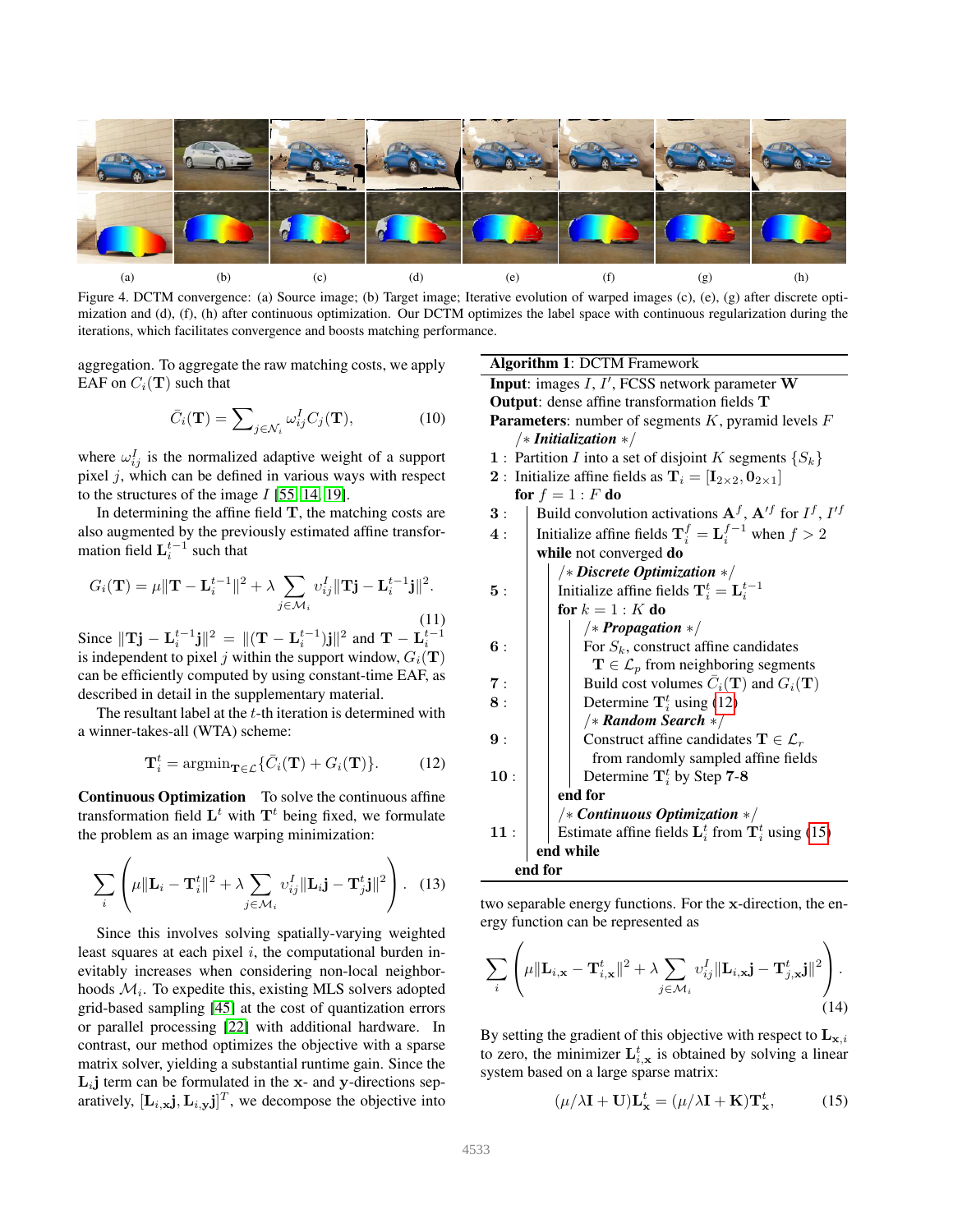where I denotes a  $3N \times 3N$  identity matrix with N denoting the number of pixels in image I.  $\mathbf{L}_{\mathbf{x}}^t$  and  $\mathbf{T}_{\mathbf{x}}^t$  denote  $3N \times 1$ column vectors containing  $\mathbf{L}_{i,\mathbf{x}}^{t}$  and  $\mathbf{T}_{i,\mathbf{x}}^{t}$ , respectively. U and K denote matrices defined as

$$
\mathbf{U} = \begin{bmatrix} \psi(\mathbf{V}X^2) & \psi(\mathbf{V}XY) & \psi(\mathbf{V}X) \\ \psi(\mathbf{V}XY) & \psi(\mathbf{V}Y^2) & \psi(\mathbf{V}Y) \\ \psi(\mathbf{V}X) & \psi(\mathbf{V}Y) & \mathbf{I}_{N\times N} \end{bmatrix}, \qquad (16)
$$

and

$$
\mathbf{K} = \begin{bmatrix} \mathbf{V}\psi(X) & \mathbf{0} & \mathbf{0} \\ \mathbf{0} & \mathbf{V}\psi(Y) & \mathbf{0} \\ \mathbf{0} & \mathbf{0} & \mathbf{V} \end{bmatrix}, \quad (17)
$$

where V is an  $N \times N$  kernel matrix whose nonzero elements are given by the weights  $v_{ij}^I, \psi(\cdot)$  denotes a diagonalizaition operator, X and Y denote  $N \times 1$  column vectors containing  $i_x$  and  $i_y$ , respectively.  $X^2 = X \circ X$ ,  $Y^2 = Y \circ Y$ , and  $XY = X \circ Y$ , where  $\circ$  denotes the Hadamard product.

Since  $v_{ij}^I$  is a normalized bilateral weight, the matrices U and K can be efficiently computed using recent EAF al-gorithms [\[14,](#page-8-36) [19\]](#page-8-32). Furthermore, since  $\mu/\lambda I + U$  is a blockdiagonal matrix,  $\mathbf{L}^t_{\mathbf{x}}$  can be estimated efficiently using a fast sparse matrix solver [\[25\]](#page-8-37). After optimizing  $\mathbf{L}_{\mathbf{y}}^{t}$  in a similar manner, we then have the continuous affine fields  $\mathbf{L}^{t}$ .

Iterative Inference In our filter-based discrete optimization, exhaustively evaluating the raw and aggregated costs for every label  $\mathcal L$  is still prohibitively time-consuming. Thus we utilize the PMF [\[37\]](#page-8-13) which jointly leverages label cost filtering and fast randomized PatchMatch search in a high dimensional label space. Our discrete optimization differs from the PMF by optimizing the discrete label space with continuous regularization during the iterations, which facilitates convergence and boosts matching performance.

We first decompose an image  $I$  into a set of  $K$  disjoint segments  $I = \{S_k, k = 1, ..., K\}$  and build its set of spatially adjacent segment neighbors. Then for each segment  $S_k$ , two sets of label candidates from the *propagation* and *random search* steps are evaluated for each graph node in scan order. In the propagation step, for each segment  $S_k$ , a candidate pixel  $i$  is randomly sampled from each neighboring segment, and a set of current best labels  $\mathcal{L}_p$  for i is defined by  $\{T_i\}$ . For these  $\mathcal{L}_p$ , EAF-based cost aggregation is then performed for the segment  $S_k$ . In the random search step, a center-biased random search as done in Patch-Match [\[2\]](#page-8-16) is performed for the current segment  $S_k$ , where a sequence of random labels  $\mathcal{L}_r$  sampled around the current best label is evaluated. After an iteration of the propagation and random search steps for all segments, we apply continuous optimization as described in the preceding section to regularize the discrete affine transformation fields. After each iteration, we enlarge  $\mu$  such that  $\mu \leftarrow c\mu$  with a constant value  $1 < c \leq 2$  to accelerate convergence. Fig. [3](#page-3-0) summarizes our DCTM method, consisting of discrete and



<span id="page-5-0"></span>Figure 6. Average flow accuracy with respect to endpoint error threshold on the Taniai benchmark [\[53\]](#page-9-8).

continuous optimization, and Fig. [4](#page-4-2) illustrates the convergence of our DCTM method.

To boost matching performance and convergence of our algorithm, we apply our method in a coarse-to-fine manner, where images  $I^f$  are constructed at F image pyramid levels  $f = \{1, ..., F\}$  and affine transform fields  $\mathbf{T}^{f}$  are predicted at level  $f$ . Coarser scale results are then used as initialization for the finer levels. Algorithm 1 provides a summary of the overall procedure of our DCTM method.

# 4. Experimental Results

## 4.1. Experimental Settings

For our experiments, we used the FCSS descriptor provided by authors, which is learned on Caltech-101 dataset [\[12\]](#page-8-38). For EAF for  $\omega_{ij}^I$  and  $\nu_{ij}^I$ , we utilized the guided filter [\[20\]](#page-8-39), where the radius and smoothness parameters are set to  $\{16, 0.01\}$ . The weights in energy function were initially set to  $\{\lambda, \mu\} = \{0.01, 0.1\}$  by cross-validation, but  $\mu$  increases as evolving iterations with  $c = 1.8$ . The SLIC  $[1]$  segment number K increases sublinearly with the im-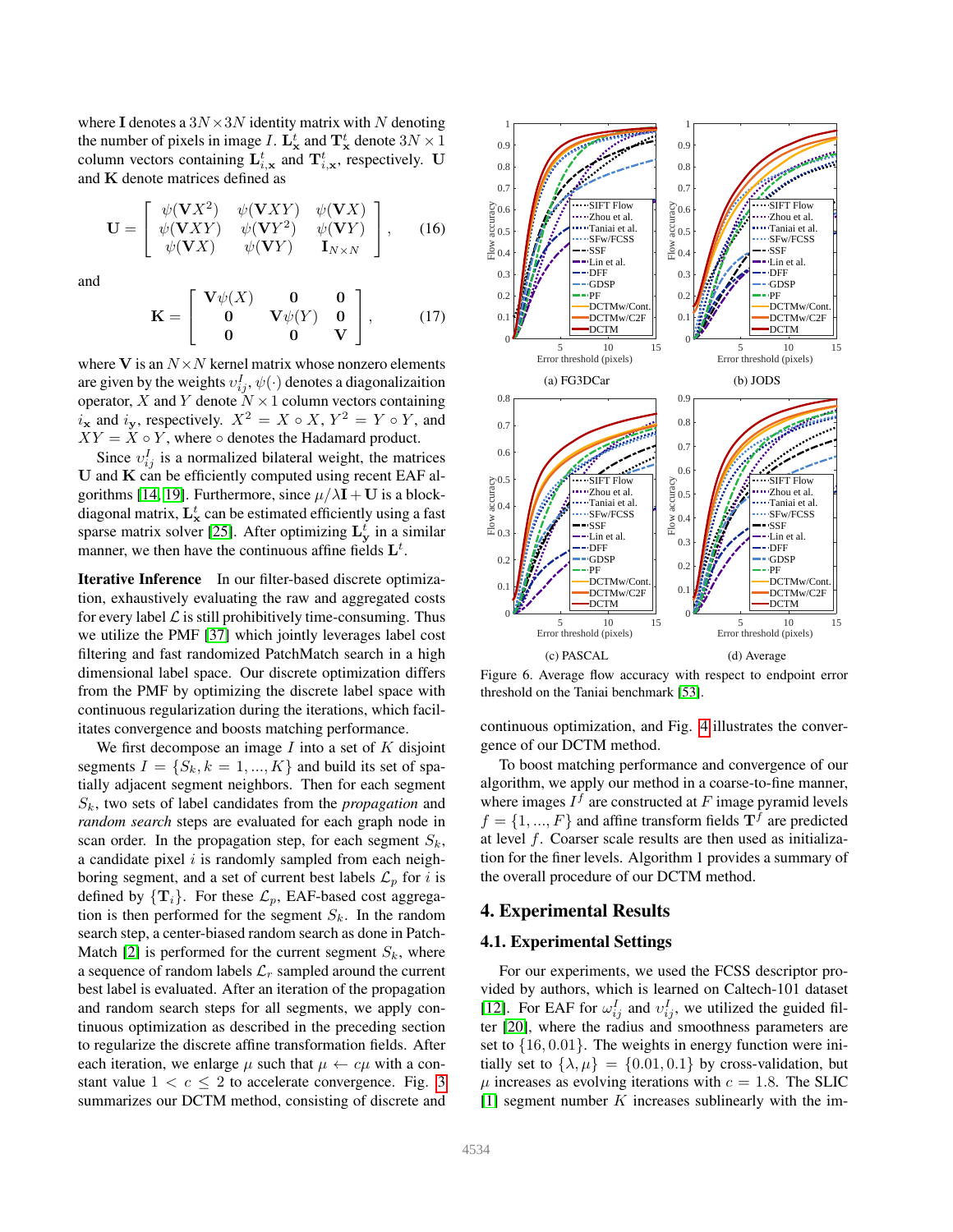

Figure 5. Qualitative results on the Taniai benchmark [\[53\]](#page-9-8): (a) source image, (b) target image, (c) Lin *et al.* [\[29\]](#page-8-11), (d) DFF [\[59\]](#page-9-2), (e) PF [\[16\]](#page-8-20), (f) Taniai *et al.* [\[53\]](#page-9-8), (g) SF w/FCSS [\[24\]](#page-8-6), and (h) DCTM. The source images were warped to the target images using correspondences.

<span id="page-6-3"></span>

| Methods                 | FG3D  | <b>JODS</b> | PASC. | Avg.  |
|-------------------------|-------|-------------|-------|-------|
| SIFT Flow [33]          | 0.632 | 0.509       | 0.360 | 0.500 |
| <b>DSP</b> [23]         | 0.487 | 0.465       | 0.382 | 0.445 |
| Zhou <i>et al.</i> [61] | 0.721 | 0.514       | 0.436 | 0.556 |
| Taniai et al. [53]      | 0.830 | 0.595       | 0.483 | 0.636 |
| SF w/DAISY [54]         | 0.636 | 0.373       | 0.338 | 0.449 |
| SF w/VGG [49]           | 0.756 | 0.490       | 0.360 | 0.535 |
| SF w/FCSS [24]          | 0.830 | 0.653       | 0.494 | 0.660 |
| <b>SLS</b> [18]         | 0.525 | 0.519       | 0.320 | 0.457 |
| SSF [41]                | 0.687 | 0.344       | 0.370 | 0.467 |
| $SegSIFT$ [56]          | 0.612 | 0.421       | 0.331 | 0.457 |
| Lin <i>et al.</i> [29]  | 0.406 | 0.283       | 0.161 | 0.283 |
| <b>DFF</b> [59]         | 0.489 | 0.296       | 0.214 | 0.333 |
| <b>GDSP</b> [21]        | 0.639 | 0.374       | 0.368 | 0.459 |
| Proposal Flow [16]      | 0.786 | 0.653       | 0.531 | 0.657 |
| <b>DCTM w/DAISY</b>     | 0.710 | 0.506       | 0.482 | 0.566 |
| DCTM w/VGG              | 0.790 | 0.611       | 0.528 | 0.630 |
| DCTM wo/Cont.           | 0.850 | 0.637       | 0.559 | 0.682 |
| DCTM wo/C2F             | 0.859 | 0.684       | 0.550 | 0.698 |
| <b>DCTM</b>             | 0.891 | 0.721       | 0.610 | 0.740 |

<span id="page-6-2"></span>Table 1. Matching accuracy compared to state-of-the-art correspondence techniques on the Taniai benchmark [\[53\]](#page-9-8).

age size, *e.g.*,  $K = 500$  for  $640 \times 480$  images. The image pyramid level  $F$  is set to 3. We implemented our DCTM method in Matlab/C++ on Intel Core i7-3770 CPU at 3.40 GHz, and measured the runtime on a single CPU core. Our code will be made publicly available.

In the following, we comprehensively evaluated our DCTM method through comparisons to the state-of-theart methods for dense semantic correspondences, including SIFT Flow [\[33\]](#page-8-1), DSP [\[23\]](#page-8-23), Zhou *et al.* [\[61\]](#page-9-3), UCN [\[11\]](#page-8-5), Taniai et al. [\[53\]](#page-9-8), SIFT Flow optimization with VGG<sup>[1](#page-6-0)</sup> [\[49\]](#page-9-15) and FCSS [\[24\]](#page-8-6) descriptor. Furthermore geometric-invariant methods including SLS [\[18\]](#page-8-7), SSF [\[41\]](#page-8-8), SegSIFT [\[56\]](#page-9-11), Lin *et al.* [\[29\]](#page-8-11), DFF [\[59\]](#page-9-2), GDSP [\[21\]](#page-8-9), and PF [\[16\]](#page-8-20) were evaluated. The performance was measured on Taniai benchmark [\[53\]](#page-9-8), Proposal Flow dataset [\[16\]](#page-8-20), and PASCAL-VOC

dataset [\[10\]](#page-8-21). To validate the components of our method, we additionally examined the performance contributions of the continuous optimization (wo/Cont.) and the coarse-tofine scheme (wo/C2F). Furthermore the performance of our DCTM method when combined with other dense descrip- $\cos^2$  $\cos^2$  was examined using the DAISY [\[54\]](#page-9-7) and VGG [\[49\]](#page-9-15).

## 4.2. Results

Taniai Benchmark [\[53\]](#page-9-8) We first evaluated our DCTM method on the Taniai benchmark [\[53\]](#page-9-8), which consists of 400 image pairs divided into three groups: FG3DCar [\[31\]](#page-8-41), JODS [\[44\]](#page-9-17), and PASCAL [\[17\]](#page-8-42). As in [\[53,](#page-9-8) [24\]](#page-8-6), flow accuracy was measured by computing the proportion of foreground pixels with an absolute flow endpoint error that is smaller than a certain threshold  $T$ , after resizing images so that its larger dimension is 100 pixels.

Table [1](#page-6-2) summarizes the matching accuracy for state-ofthe-art correspondence techniques ( $T = 5$  pixels). Fig. [5](#page-6-3) displays qualitative results for dense flow estimation. Fig. [6](#page-5-0) plots the flow accuracy with respect to error threshold. Compared to methods based on handcrafted features [\[41,](#page-8-8) [59,](#page-9-2) [21\]](#page-8-9), CNN based methods [\[53,](#page-9-8) [24\]](#page-8-6) provide higher accuracy even though they do not consider geometric variations. The method of Lin *et al.* [\[29\]](#page-8-11) cannot estimate reliable correspondences due to unstable sparse correspondences. Thanks to its discrete labeling optimization with continuous regularization and affine-FCSS, our DCTM method provides state-of-the-art performance.

Proposal Flow Benchmark [\[16\]](#page-8-20) We also evaluated our FCSS descriptor on the Proposal Flow benchmark [\[16\]](#page-8-20), which includes 10 object sub-classes with 10 keypoint annotations for each image. For the evaluation metric, we used the probability of correct keypoint (PCK) between flowwarped keypoints and the ground truth [\[34,](#page-8-4) [16\]](#page-8-20). The warped keypoints are deemed to be correctly predicted if they lie within  $\alpha \cdot \max(H, W)$  pixels of the ground-truth keypoints for  $\alpha \in [0, 1]$ , where H and W are the height and width of the object bounding box, respectively. The PCK values

<span id="page-6-0"></span><sup>&</sup>lt;sup>1</sup>In the 'VGG', ImageNet pretrained VGG-Net [\[49\]](#page-9-15) from the botton conv1 to the conv3-4 layer were used with  $L_2$  normalization [\[50\]](#page-9-16).

<span id="page-6-1"></span><sup>2</sup>These experiments use only the upright version of the descriptors.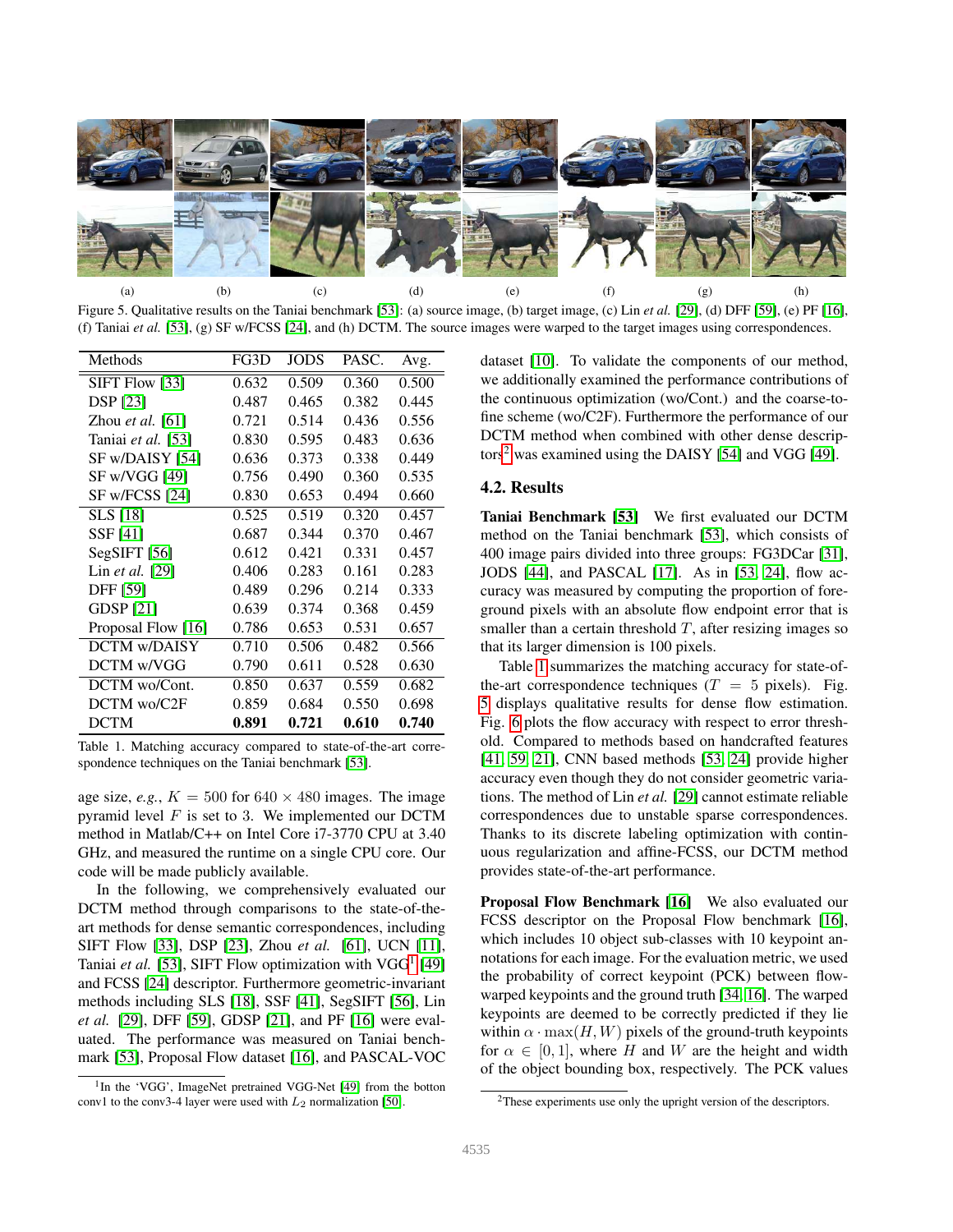

Figure 7. Qualitative results on the Proposal Flow benchmark [\[16\]](#page-8-20): (a) source image, (b) target image, (c) SSF [\[41\]](#page-8-8), (d) DSP [\[23\]](#page-8-23), (e) GDSP [\[21\]](#page-8-9), (f) PF [\[16\]](#page-8-20), (g) SF w/FCSS [\[24\]](#page-8-6), and (h) DCTM. The source images were warped to the target images using correspondences.

<span id="page-7-1"></span>

<span id="page-7-3"></span>Figure 8. Visualizations of dense flow field with color-coded part segments on the PASCAL-VOC part dataset [\[10\]](#page-8-21): (a) source image, (b) target image, (c) source mask, (d) DFF [\[59\]](#page-9-2), (e) GDSP [\[21\]](#page-8-9), (f) Zhou *et al.* [\[61\]](#page-9-3), (g) SF w/FCSS [\[24\]](#page-8-6), (h) DCTM, and (i) target mask.

| Methods                 | <b>PCK</b>      |                |                 |  |
|-------------------------|-----------------|----------------|-----------------|--|
|                         | $\alpha = 0.05$ | $\alpha = 0.1$ | $\alpha = 0.15$ |  |
| SIFT Flow [33]          | 0.247           | 0.380          | 0.504           |  |
| <b>DSP</b> [23]         | 0.239           | 0.364          | 0.493           |  |
| Zhou <i>et al.</i> [61] | 0.197           | 0.524          | 0.664           |  |
| SF w/FCSS [24]          | 0.354           | 0.532          | 0.681           |  |
| SSF [41]                | 0.292           | 0.401          | 0.531           |  |
| Lin et al. [29]         | 0.192           | 0.354          | 0.487           |  |
| <b>DFF</b> [59]         | 0.241           | 0.362          | 0.510           |  |
| <b>GDSP</b> [21]        | 0.242           | 0.487          | 0.512           |  |
| Proposal Flow [16]      | 0.284           | 0.568          | 0.682           |  |
| <b>DCTM</b>             | 0.381           | 0.610          | 0.721           |  |

<span id="page-7-0"></span>Table 2. Matching accuracy compared to state-of-the-art corre-spondence techniques on the Proposal Flow benchmark [\[16\]](#page-8-20).

were measured for different correspondence techniques in Table [2.](#page-7-0) Fig. [7](#page-7-1) shows qualitative results for dense flow estimation. Our DCTM method exhibits performance competitive to the state-of-the-art correspondence techniques.

PASCAL-VOC Parts Dataset [\[10\]](#page-8-21) Lastly, we evaluated our DCTM method on the dataset provided by [\[62\]](#page-9-9), where the images are sampled from the PASCAL parts dataset [\[10\]](#page-8-21). With human-annotated part segments, we measured part matching accuracy using the weighted intersection over union (IoU) score between transferred segments and ground truths, with weights determined by the pixel area of each part. To evaluate alignment accuracy, we measured the PCK metric using keypoint annotations for the 12 rigid PASCAL classes [\[57\]](#page-9-18). Table [3](#page-7-2) summarizes the matching accuracy compared to state-of-the-art correspondence methods. Fig. [8](#page-7-3) visualizes estimated dense flow with color-coded part seg-

| Methods            | IoU  | <b>PCK</b>      |                |  |
|--------------------|------|-----------------|----------------|--|
|                    |      | $\alpha = 0.05$ | $\alpha = 0.1$ |  |
| Zhou et al. $[61]$ |      |                 | 0.24           |  |
| <b>UCN</b> [11]    |      | 0.26            | 0.44           |  |
| SF w/ FCSS [33]    | 0.44 | 0.28            | 0.47           |  |
| <b>DFF</b> [59]    | 0.36 | 0.14            | 0.31           |  |
| <b>GDSP</b> [21]   | 0.40 | 0.16            | 0.34           |  |
| Proposal Flow [16] | 0.41 | 0.17            | 0.36           |  |
| <b>DCTM</b>        | 0.48 | 0.32            | 0.50           |  |

<span id="page-7-2"></span>Table 3. Matching accuracy on the PASCAL-VOC dataset [\[10\]](#page-8-21).

ments. From the results, our DCTM method is found to yield the highest matching accuracy.

Computation Speed For all the test cases, our DCTM method converges with 3-5 iterations on each image pyramid level. For  $320 \times 240$  images, the average runtime of DCTM is 15-20 seconds, compared to 216 seconds for GDSP [\[21\]](#page-8-9), 73 seconds for DFF [\[59\]](#page-9-2), 276 seconds for Lin *et al.* [\[29\]](#page-8-11), and 321 seconds for Taniai *et al.* [\[53\]](#page-9-8).

### 5. Conclusion

We presented DCTM, which estimates dense affine transformation fields through a discrete label optimization in which the labels are iteratively updated via continuous regularization. DCTM infers solutions from the continuous space of affine transformations in a manner that can be computed efficiently through constant-time edge-aware filtering and the affine-FCSS descriptor. A direction for further study is to examine how the semantic flow of DCTM could benefit single-image 3D reconstruction and instancelevel object segmentation.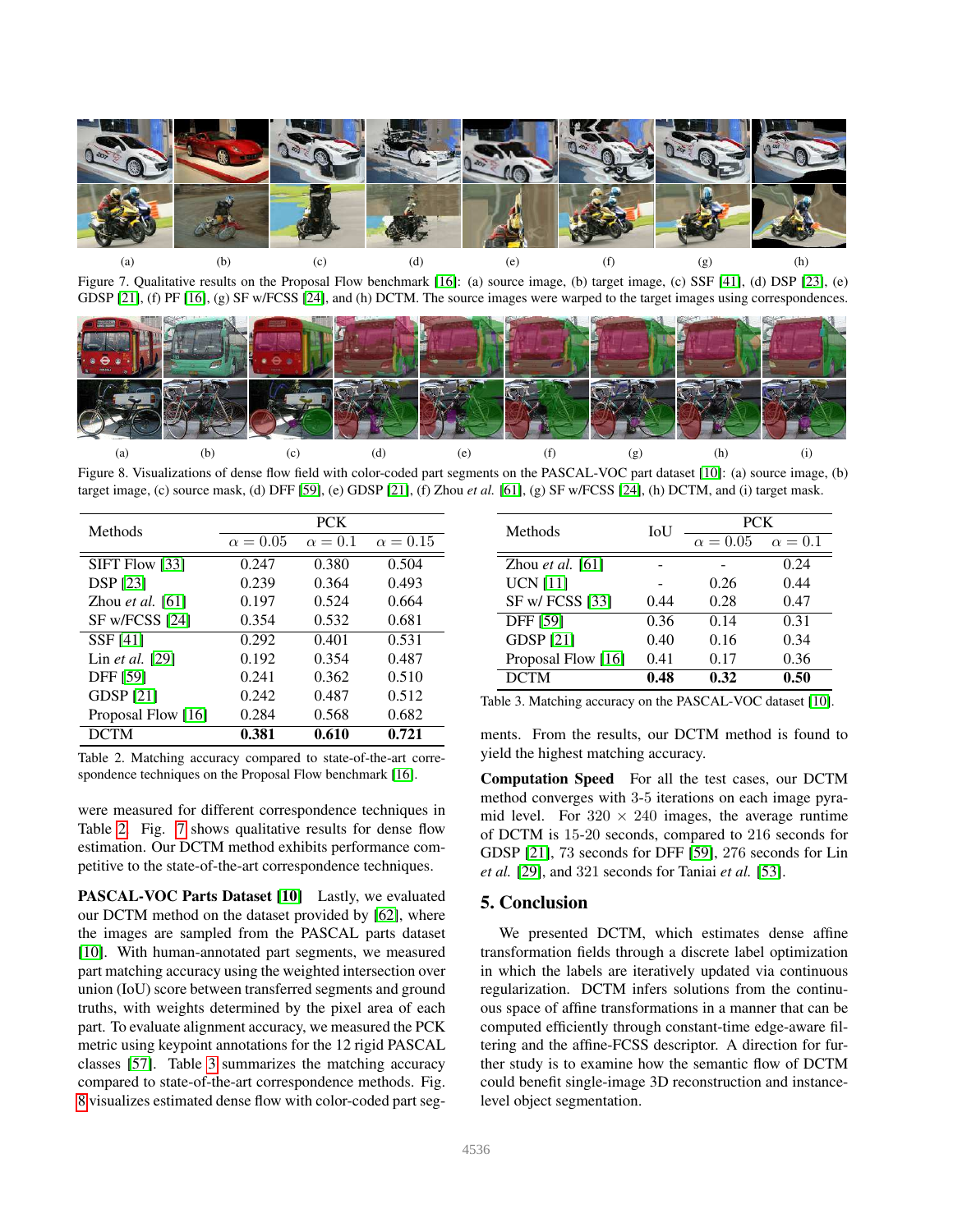## References

- <span id="page-8-40"></span>[1] R. Achanta, A. Shaji, K. Smith, A. Lucchi, P. Fua, and S. Susstrunk. SLIC superpixels compared to state-of-the-art superpixel methods. *TPAMI*, 34(11):2274–2282, 2012.
- <span id="page-8-16"></span>[2] C. Barnes, E. Shechtman, D. B. Goldman, and A. Finkelstein. The generalized patchmatch correspondence algorithm. *In: ECCV*, 2010.
- <span id="page-8-19"></span>[3] F. Besse, C. Rother, A. Fitzgibbon, and J. Kautz. Pmbp: Patchmatch belief propagation for correspondence field estimation. *IJCV*, 110(1):2–13, 2014.
- <span id="page-8-26"></span>[4] F. L. Bookstein. Principal warps: Thin-plate splines and the decomposition of image defromations. *TPAMI*, 11(6):567– 585, 1989.
- <span id="page-8-30"></span>[5] N. K. Bose and N. A. Ahuja. Super-resolution and noise filtering using moving least squares. *TIP*, 15(8):2239–2248, 2006.
- <span id="page-8-12"></span>[6] Y. Boykov, O. Yeksler, and R. Zabih. Fast approximation enermgy minimization via graph cuts. *TPAMI*, 23(11):1222– 1239, 2001.
- <span id="page-8-24"></span>[7] H. Bristow, J. Valmadre, and S. Lucey. Dense semantic correspondence where every pixel is a classifier. *In: ICCV*, 2015.
- <span id="page-8-34"></span>[8] T. Brox, C. Bregler, and J. Malik. Large displacement optical flow. *In: CVPR*, 2009.
- <span id="page-8-3"></span>[9] D. Butler, J. Wulff, G. Stanley, and M. Black. A naturalistic open source movie for optical flow evaluation. *In: ECCV*, 2012.
- <span id="page-8-21"></span>[10] X. Chen, R. Mottaghi, X. Liu, S. Fidler, R. Urtasum, and A. Yuille. Detect what you can: Detecting and representing objects using holistic models and body parts. *In: CVPR*, 2014.
- <span id="page-8-5"></span>[11] C. B. Choy, Y. Gwak, and S. Savarese. Universal correspondence network. *In:NIPS*, 2016.
- <span id="page-8-38"></span>[12] L. Fei-Fei, R. Fergus, and P. Perona. One-shot learning of object categories. *TPAMI*, 28(4):594–611, 2006.
- <span id="page-8-29"></span>[13] S. Fleishman, D. Cohen-Or, and C. T. Silva. Robust moving least squares fitting with sharp features. *In: SIGGRAPH*, 2005.
- <span id="page-8-36"></span>[14] E. Gastal and M. Oliveira. Domain transform for edge-aware image and video processing. *In: SIGGRAPH*, 2011.
- <span id="page-8-0"></span>[15] Y. HaCohen, E. Shechtman, D. B. Goldman, and D. Lischinski. Non-rigid dense correspondence with applications for image enhancement. *In: SIGGRAPH*, 2011.
- <span id="page-8-20"></span>[16] B. Ham, M. Cho, C. Schmid, and J. Ponce. Proposal flow. *In: CVPR*, 2016.
- <span id="page-8-42"></span>[17] B. Hariharan, P. Arbelaez, L. Bourdev, S. Maji, and J. Malik. Semantic contours from inverse detectors. *In: ICCV*, 2011.
- <span id="page-8-7"></span>[18] T. Hassner, V. Mayzels, and L. Zelnik-Manor. On sifts and their scales. *In: CVPR*, 2012.
- <span id="page-8-32"></span>[19] K. He, J. Sun, and X. Tang. Guided image filtering. *In: ECCV*, 2010.
- <span id="page-8-39"></span>[20] K. He, J. Sun, and X. Tang. Guided image filtering. *TPAMI*, 35(6):1397–1409, 2013.
- <span id="page-8-9"></span>[21] J. Hur, H. Lim, C. Park, and S. C. Ahn. Generalized deformable spatial pyramid: Geometry-preserving dense correspondence estimation. *In: CVPR*, 2015.
- <span id="page-8-31"></span>[22] Y. Hwang, J. Lee, I. Kweon, and S. Kim. Color transfer using probabilistic moving least squares. *In: CVPR*, 2014.
- <span id="page-8-23"></span>[23] J. Kim, C. Liu, F. Sha, and K. Grauman. Deformable spatial pyramid matching for fast dense correspondences. *In: CVPR*, 2013.
- <span id="page-8-6"></span>[24] S. Kim, D. Min, B. Ham, S. Jeon, S. Lin, and K. Sohn. Fcss: Fully convolutional self-similarity for dense semantic correspondence. *In: CVPR*, 2017.
- <span id="page-8-37"></span>[25] D. Krishnan, R. Fattal, and R. Szeliski. Efficient preconditioning of laplacian matrices for computer graphics. *In: SIGGRAPH*, 2013.
- <span id="page-8-28"></span>[26] P. Lancaster and K. Salkauskas. Surfaces generated by moving least squares methods. *Math. Comp.*, 87:141–158, 1981.
- <span id="page-8-17"></span>[27] Y. Li, D. Min, M. S. Brown, M. N. Do, and J. Lu. Spm-bp: Sped-up patchmatch belief propagation for continuous mrfs. *In: ICCV*, 2015.
- <span id="page-8-18"></span>[28] W. Y. Lin, M. M. Cheng, S. Zheng, J. Lu, and N. Crook. Pm-huber: Patchmatch with huber regularization for stereo matching. *In: ICCV*, 2013.
- <span id="page-8-11"></span>[29] W. Y. Lin, L. Liu, Y. Matsushita, K. L. Low, and S. Liu. Aligning images in the wild. *In: CVPR*, 2012.
- <span id="page-8-10"></span>[30] W. Y. Lin, S. Liu, Y. Matsushita, T. T. Ng, and L. F. Cheong. Smoothly varying affine stitching. *In: CVPR*, 2011.
- <span id="page-8-41"></span>[31] Y. L. Lin, V. I. Morariu, W. Hsu, and L. S. Davis. Jointly optimizing 3d model fitting and fine-grained classification. *In: ECCV*, 2014.
- <span id="page-8-2"></span>[32] C. Liu, J. Yuen, and A. Torralba. Nonparametric scene parsing via label transfer. *TPAMI*, 33(12):2368–2382, 2011.
- <span id="page-8-1"></span>[33] C. Liu, J. Yuen, and A. Torralba. Sift flow: Dense correspondence across scenes and its applications. *IEEE Trans. PAMI*, 33(5):815–830, 2011.
- <span id="page-8-4"></span>[34] J. Long, N. Zhang, and T. Darrell. Do convnets learn correspondence? *In: NIPS*, 2014.
- <span id="page-8-22"></span>[35] D. Lowe. Distinctive image features from scale-invariant keypoints. *IJCV*, 60(2):91–110, 2004.
- <span id="page-8-15"></span>[36] J. Lu, K. Shi, D. Shi, L. Lin, and M. N. Do. Cross-based local multipoint filtering. *In: CVPR*, 2012.
- <span id="page-8-13"></span>[37] J. Lu, H. Yang, D. Min, and M. N. Do. Patchmatch filter: Efficient edge-aware filtering meets randomized search for fast correspondence field estimation. *In: CVPR*, 2013.
- <span id="page-8-33"></span>[38] D. Min, S. Choi, J. Lu, B. Ham, K. Sohn, and M. N. Do. Fast global image smoothing based on weighted least squares. *TIP*, 23(12):5638–5653, 2014.
- <span id="page-8-27"></span>[39] A. Myronenko, X. Song, and M. Carreira-Perpinan. Nonrigid point set registration: Coherent point drift. *In: NIPS*, 2007.
- <span id="page-8-25"></span>[40] Online. <http://www.shapenet.org/>.
- <span id="page-8-8"></span>[41] W. Qiu, X. Wang, X. Bai, A. Yuille, and Z. Tu. Scale-space sift flow. *In: WACV*, 2014.
- <span id="page-8-35"></span>[42] J. Revaud, P. Weinzaepfel, Z. Harchaoui, and C. Schmid. Epicflow: Edge-preserving interpolation of correspondences for optical flow. *In: CVPR*, 2015.
- <span id="page-8-14"></span>[43] C. Rhemann, A. Hosni, M. Bleyer, C. Rother, and M. Gelautz. Fast cost-volume filtering for visual correspondence and beyond. *In: CVPR*, 2011.